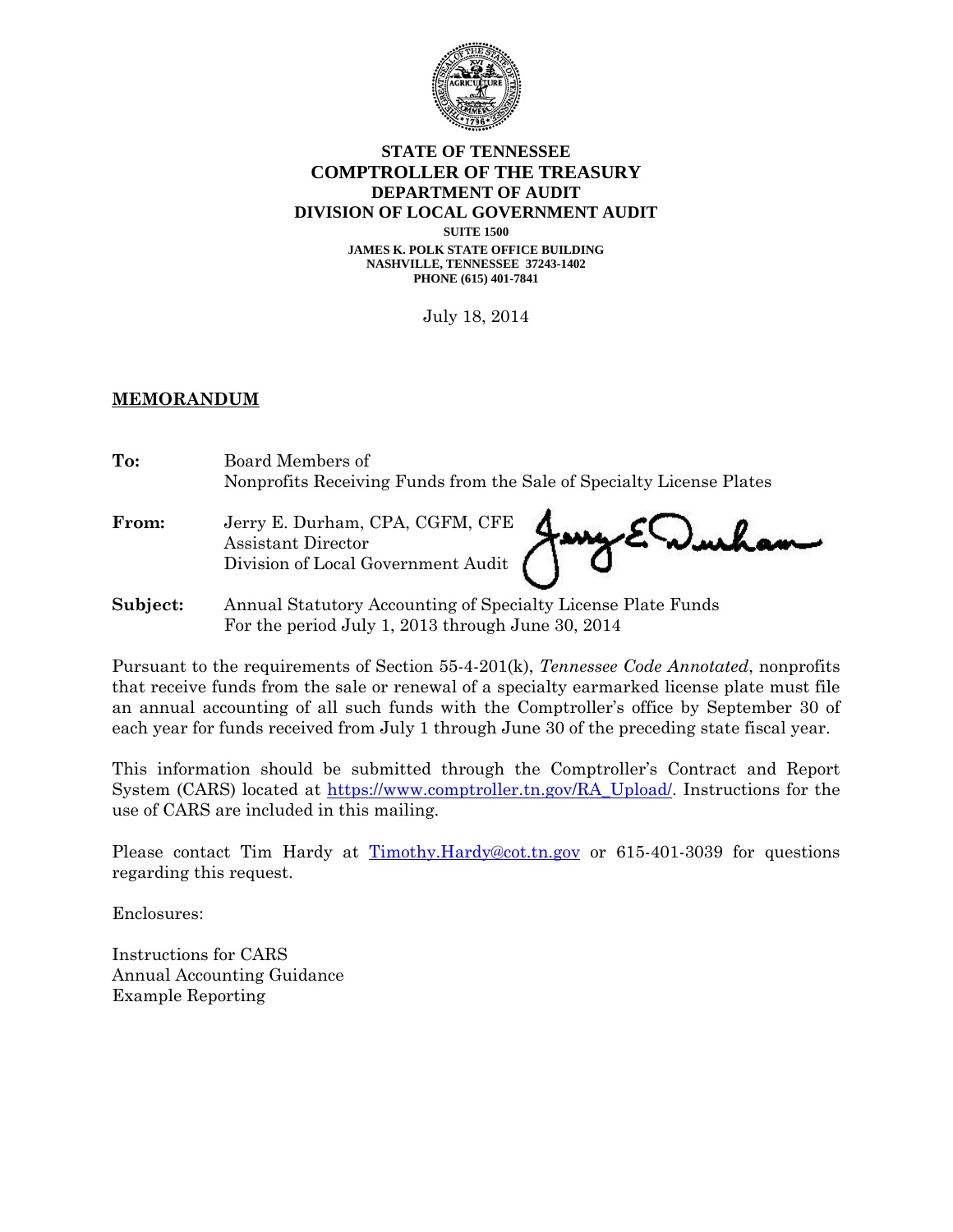- 1. Navigate to CARS: https://www.comptroller.tn.gov/RA\_Upload/
- 2. Sign up for an account.
- 3. You will receive an email once your account has been approved by the Comptroller's Office. (The approval process is not automatic; therefore, you will not receive an immediate response.)
- 4. After your account has been approved by our office, you will be able to log into CARS and upload the electronic files through the "Upload Financial Information" option on the Main Menu. Only .pdf file types are accepted. You will be uploading the following:
	- A. Specialty License Plate Annual Accounting
	- B. Federal Form 990
	- C. Audit Report (as applicable, see below)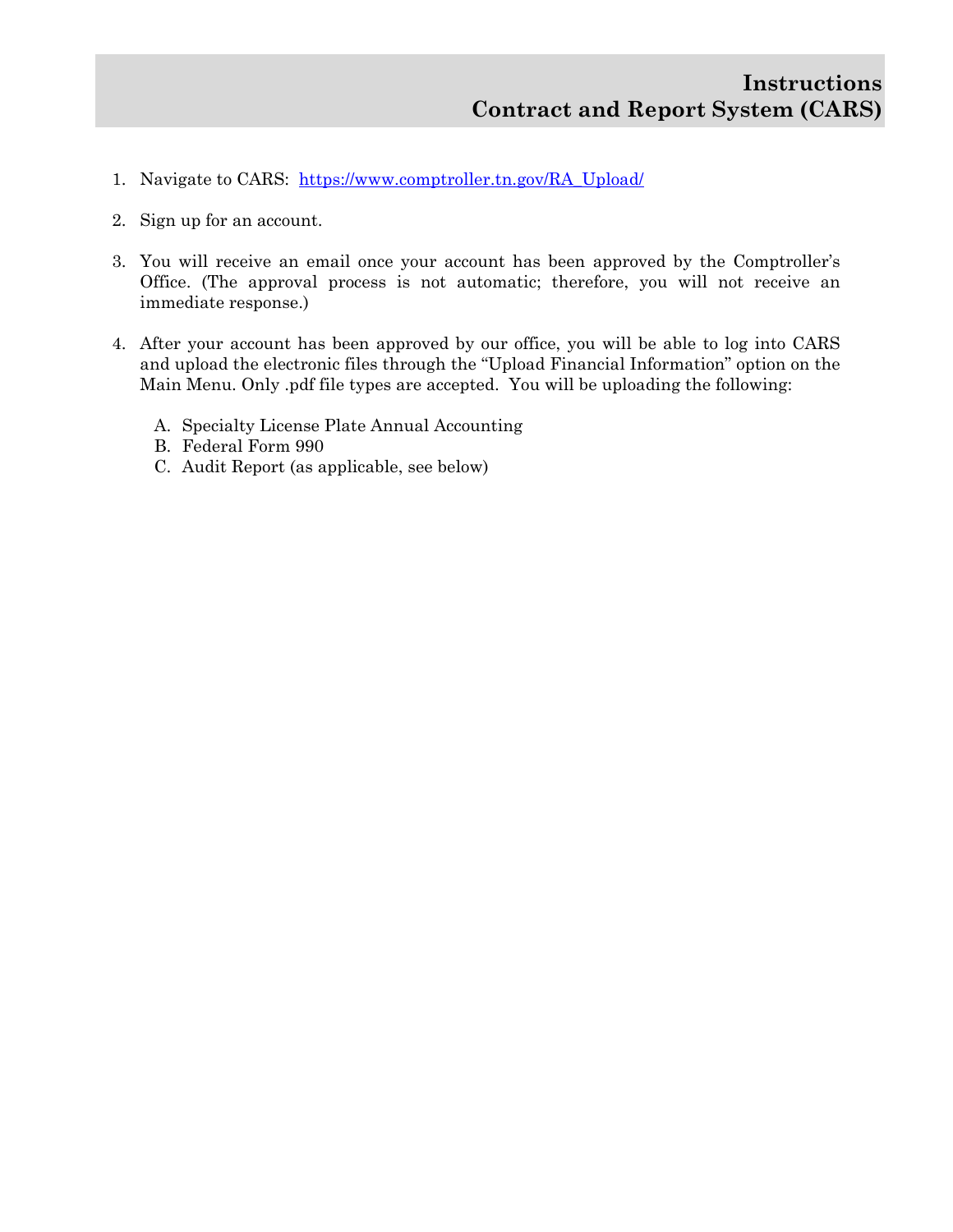# **Specialty License Plate Annual Accounting Guidance**

*(Note: All documents should be submitted in .pdf format.)* 

The information submitted by the recipient organization shall include:

# **(A) Annual Accounting of Specialty License Plate Funds**

- (1) The name(s) of the Specialty License Plate(s)
- (2) Name and Contact Information for Recipient Organization
	- a. Name
	- b. Address
	- c. Phone number
	- d. Web address (as applicable)
- (3) A description of the Specialty License Plate and any restrictions placed upon the use of the funds by *Tennessee Code Annotated* (TCA)*.*
- (4) A description of the nature of your organization.
- (5) A Schedule of Income and Expenses Presented on a Cash Basis:
	- a. Option A *Preferred Method*

The schedule should be limited to income and expenses related to specialty license plate funds.

b. Option B

Some organizations do not segregate expenditures associated with specialty license plate revenue separately from the normal operations of the not-forprofit. This may be the case when, for example, the nature of the organization is narrow enough in its scope that TCA requirements can be met by expending funds on the general operations of the organization. For these situations, the reporting format should encompass all income and expenses of the not-for-profit. Specialty license plate revenue should be reported as a separate line item.

- c. The reporting period for the schedule of income and expenses is statutorily required by Section 55-4-201(k)(3) of TCA to be from July 1, through June 30, regardless of the entity's fiscal year.
- d. Beginning and ending amounts of unspent funds should be disclosed. This applies to both reporting options and should be disclosed even if beginning and ending amounts are zero.
- (6) An example format is enclosed.

# **(B) Federal Form 990**

The most recent form filed with the Internal Revenue Service should be uploaded (e.g., Form 990-N, Form 990-EZ, Form 990-PF, Form 990).

# **(C) Audit Report** (*as applicable*)

This is required only if your organization had an audit conducted by an independent CPA firm. The most recently issued audited financial statements should be uploaded. The fiscal year of the audit may differ from the statutory reporting period above.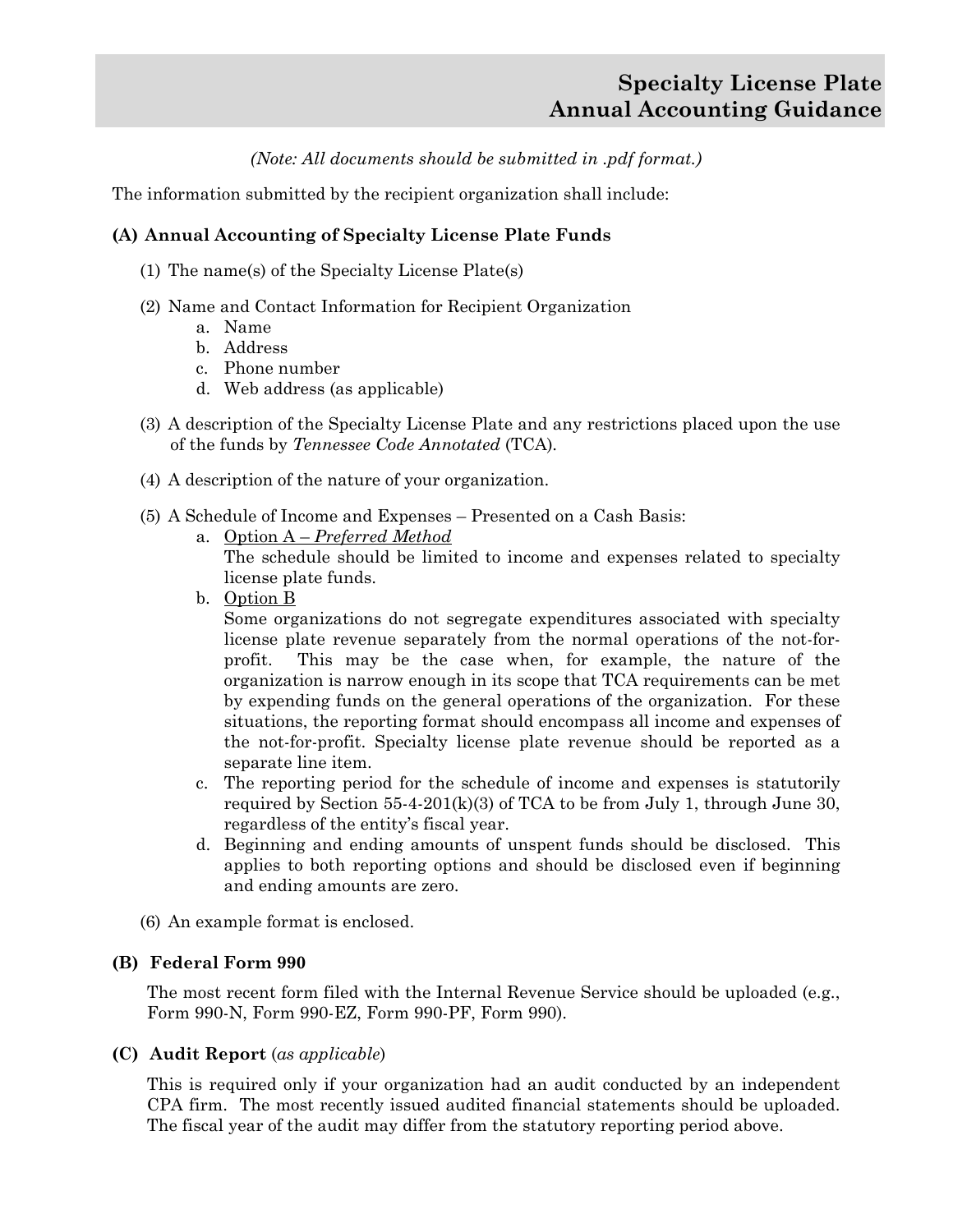# **Annual Accounting of Specialty License Plate Funds [Section 55-4-201(k)(3),** *Tennessee Code Annotated***]**  Example Reporting Format

#### **Specialty License Plate Name**

Know History

#### **Recipient Organization**

Historical Society of ABC County, Inc. 111 North Main Street Finney, TN 31111 (555) 444-3333 Web address: www.historicalsocietyofabccounty.org

# **Description of Specialty License Plate and TCA Restrictions**

#### *Specialty License Plate*

Section 55-4-20X, *Tennessee Code Annotated* (TCA), authorizes the issuance of a "Know History" specialty earmarked license plate to complying residents of Tennessee. The purpose of the plate is to recognize and encourage the importance of learning history.

#### *TCA Restrictions*

The funds produced from the sale of "Know History" specialty earmarked license plates shall be allocated to the Historical Society of ABC County, in accordance with Section 55-4-20X, TCA. This statute requires that such funds shall be used exclusively for public awareness including, but not limited to, the purchase and installation of history plaques at historical sites, publication of pamphlets, and direct assistance to municipal historical societies in the county.

#### **Nature of Organization**

The Historical Society of ABC County, Inc. was established in 1977 to bring public awareness to the historical events and citizens that shaped our community and nation. We accomplish this through various means such as preservation of historical sites, publications (pamphlets and books), lectures, historical plaques, and newspaper articles.

#### **Schedule of Income and Expenses**

Refer to example schedule below. (*Note: This example illustrates Option A, i.e., an entity that is reporting income and expenses directly related to specialty license plate proceeds. This format can be modified for Option B.*)